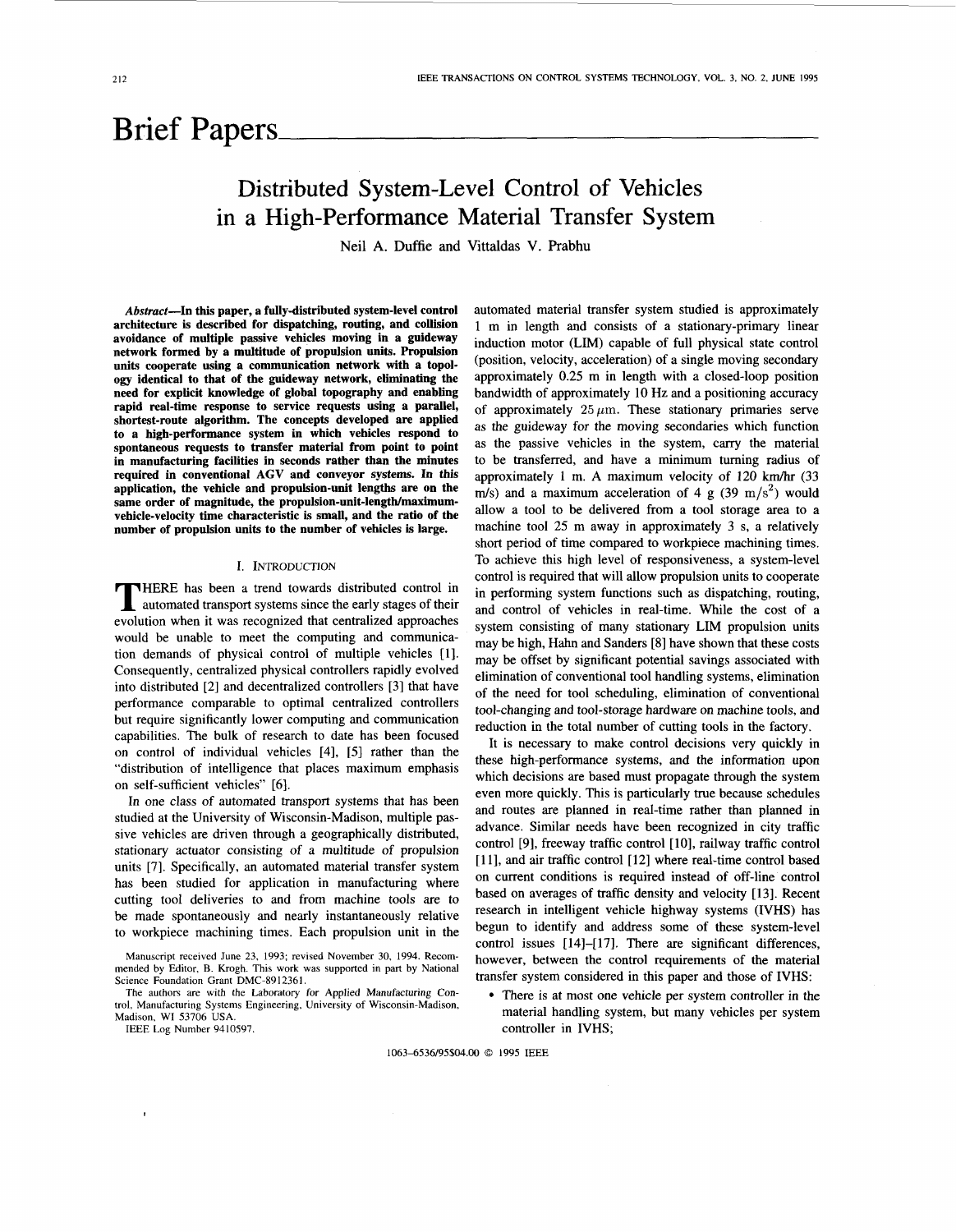

Fig. I. **Example** of **a small network of propulsion units** 

- The L/V (propulsion unit length/maximum vehicle velocity) time characteristic is very short (a fraction of a second) in the material handling system, but relatively long (minutes) in **IVHS;**
- The vehicle length (0.25 m) is on the same order of magnitude as the propulsion unit length (1 m) in the material handling system, but orders of magnitude smaller (meters versus kilometers) in **IVHS;**
- The vehicle density is low and vehicles are independently controlled in the material handling system, but vehicle density is high and vehicles travel together in platoons for long periods of time in IVHS; and
- Unlike vehicles in IVHS, vehicles in the material handling system are passive and cany no sensor, power conversion, computer-based control "intelligence," or communication components.

The potential need to control thousands of propulsion units in a system where a vehicle under full closed-loop physical state control (position, velocity, acceleration) can pass through a propulsion unit in less than 0.1 seconds has a considerable impact on system design and leads to a choice of highly distributed, decentralized system-level control architectures. This tends to result in increased flexibility, modifiability, and fault tolerance. Single point failures associated with a centralized controller are eliminated [ **111,** [ 181, and computing loads are distributed that otherwise tend to increase rapidly with number of vehicles and limit responsiveness in centralized systems [19]. Important differences between this type of architecture and the hierarchical architectures proposed for **IVHS** [14] are as follows:



**Fig.** 2. **Generic** form **of a propulsion unit.** 

- Physical control and system level control (routing and dispatching) are integrated at the vehicle level rather than separated in a hierarchy of levels;
- No central database is maintained for system topography, dimensions, vehicle states, etc.; and
- No "master-slave'' relationships are implemented between vehicles as opposed to a strong master-slave relationship between platoon leader and followers.

In the following sections, a highly distributed control architecture for automated transport systems is described in which system-level control is achieved by embedding an identical control intelligence in each of the propulsion units in the network that makes up the guideways in the system. A generalized propulsion unit configuration is defined first along with a control information communication network that is topographically identical to the physical propulsion unit network. Next, a real-time parallel routing algorithm is described for finding the shortest route through the guideway network without a "map" of the network topography that enables autonomous nearest-available-vehicle dispatching. It is then shown that communication through the propulsion unit network can be used to cooperatively control multiple vehicles so that they operate in a safe manner and avoid collisions. Finally, results obtained from an experimental material handling system are used to make an assessment of the feasibility of application of the generic concepts developed to fully-distributed control of a high-performance material transportation system.

# **11.** PROPULSION AND COMMUNICATION NETWORKS

Fig. 1 shows an example of a small network of propulsion units of the generic form shown in Fig. 2. When controlled using the fully-distributed control architecture shown in Fig. 3, there is no central system-level controller and the propulsion units cooperate through communication to perform all systemlevel vehicle-control functions. If the mechanical connections between propulsion units are identical to the communication connections, then the topographies of the propulsion and communication networks are identical. This property eliminates the need for global topography information because of the similarities between flow of vehicles from unit to unit and the flow of information from unit to unit. The flow of vehicles may be orders of magnitude slower than the flow of information, but the routing algorithms can be nearly identical.

Control of each passive vehicle in the fully distributed system can be individually achieved by transferring a "floating" vehicle controller from propulsion unit to propulsion unit along with the vehicle as it moves through the propulsion network. This is physically accomplished by having a copy of vehicle control software in each propulsion unit, and transferring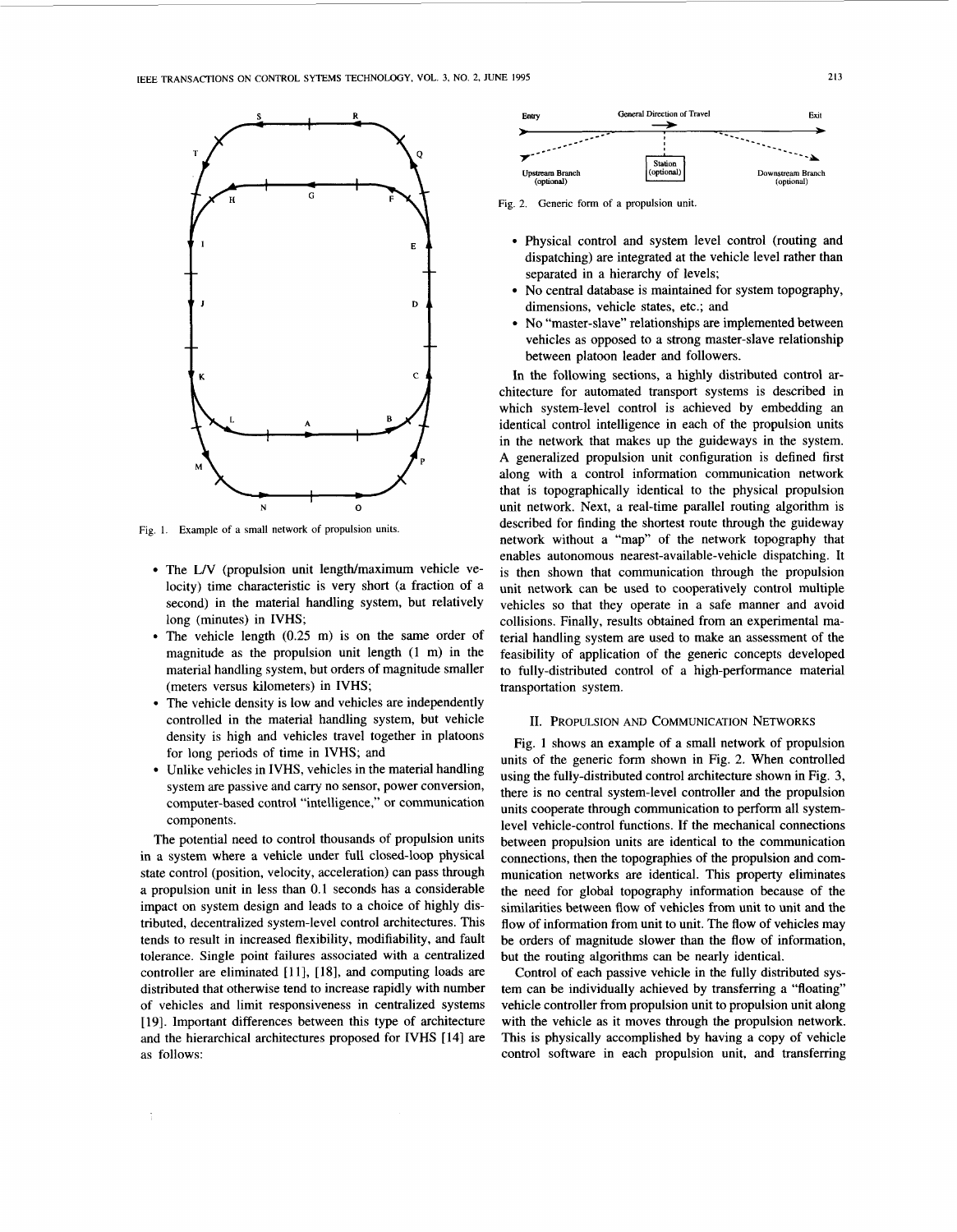<span id="page-2-0"></span>

**Fig. 3. Distributed system-level control** of **a propulsion unit network.** 

control from propulsion unit to propulsion unit along with the vehicle. Propagating vehicle state information both upstream and downstream from a vehicle allows other floating vehicle controllers to sense the state of nearby vehicles for purposes of collision avoidance. Messages broadcast upstream from a station will encounter vehicles moving through the network, some of which may be available to provide the service requested. The associated floating vehicle controller can send a response back downstream to the station, forming the basis for dispatching and routing.

Fig. **4** shows the upstream broadcast route of a message originating in Propulsion Unit A in the network shown in Fig. 1. Unit  $A$  sends the message to upstream to Unit  $L$  which sends the message upstream to Unit  $K$ . Unit  $K$  sends the message upstream to Unit *J,* but not downstream to Unit M. The message is sent from Unit *J* to Unit I and then to both Unit  $H$  and Unit  $T$ , travelling against the general direction of vehicle flow. Likewise, a message broadcast downstream from Unit A would be sent first to Unit *B* and then propagate downstream, travelling through units in the general direction of vehicle flow. Multiple routes through the system can result in multiple copies of the message arriving at a given propulsion unit, enabling shortest-route determination and nearest-vehicle dispatching based on order of arrival or accumulated distance transmitted. As the message travels from unit to unit, a routing list can be developed to which the name of each successive unit is appended. Examples of routing information appended to a message at various stages of progress through the network are shown in Fig. 4.

When a unit receives a message, it can first check to see if its name is already on the routing list. If it is, it has already received the message and the message is discarded, breaking loops in the network. If it is not, it adds its name to the end of the list and sends the message to the next unit. The ability to append additional information such as propulsion unit length to a message is also illustrated. This information can be used by other units in calculating travel times, vehicle motion profiles, and distances to other vehicles. In large networks, the information appended at each unit could accumulate excessively, affecting communication performance and implementation feasibility. When the number of branches is significantly less than the number of units, the routing list can be significantly abbreviated by appending only the current unit, the unit traversed at each branch, the originating unit, and the distance between units. The number of messages transmitted can be reduced, if desired, by restricting message propagation on some branches and limiting the distance that messages



**Fig. 4. Routing message propagation in an upstream broadcast.** 

are allowed to propagate. This broadcasting algorithm has the following important properties:

- The network topology is determined dynamically;
- The message propagation path forms a tree rooted at the source;
- The number of messages generated is finite;
- Messages propagate through all possible routes only once;
- Messages propagate in parallel through different routes; and
- $\bullet$ The number of message copies received is equal to the number of different routes.

#### **111. VEHICLE DISPATCHING AND ROUTING**

A protocol for vehicle dispatching is shown in [Fig. 5.](#page-3-0) The propulsion unit at a source station searches for available vehicles in the network by broadcasting a message upstream containing a specification of the service required. When the floating controller of an available vehicle encounters the message, it can reply by transmitting a message containing the vehicle's name and capabilities downstream to the source station. The transmission can explicitly follow the route appended to the message that arrived from the source station, eliminating propagation of additional broadcast messages through the network. If the source station receives a reply from an available vehicle, it returns a message to the vehicle requesting a reservation. If the vehicle is still available and it receives the reservation request, it can accept the reservation by transmitting a confirmation message back to the station.

If a confirmation message has been received, a relationship between the source station and the vehicle has been established; otherwise the source station restarts the reservation process with another upstream broadcast of a request for service. In the former case, the relationship will continue until the vehicle and its floating controller arrive at the source station's propulsion unit. All vehicles can receive all requests for service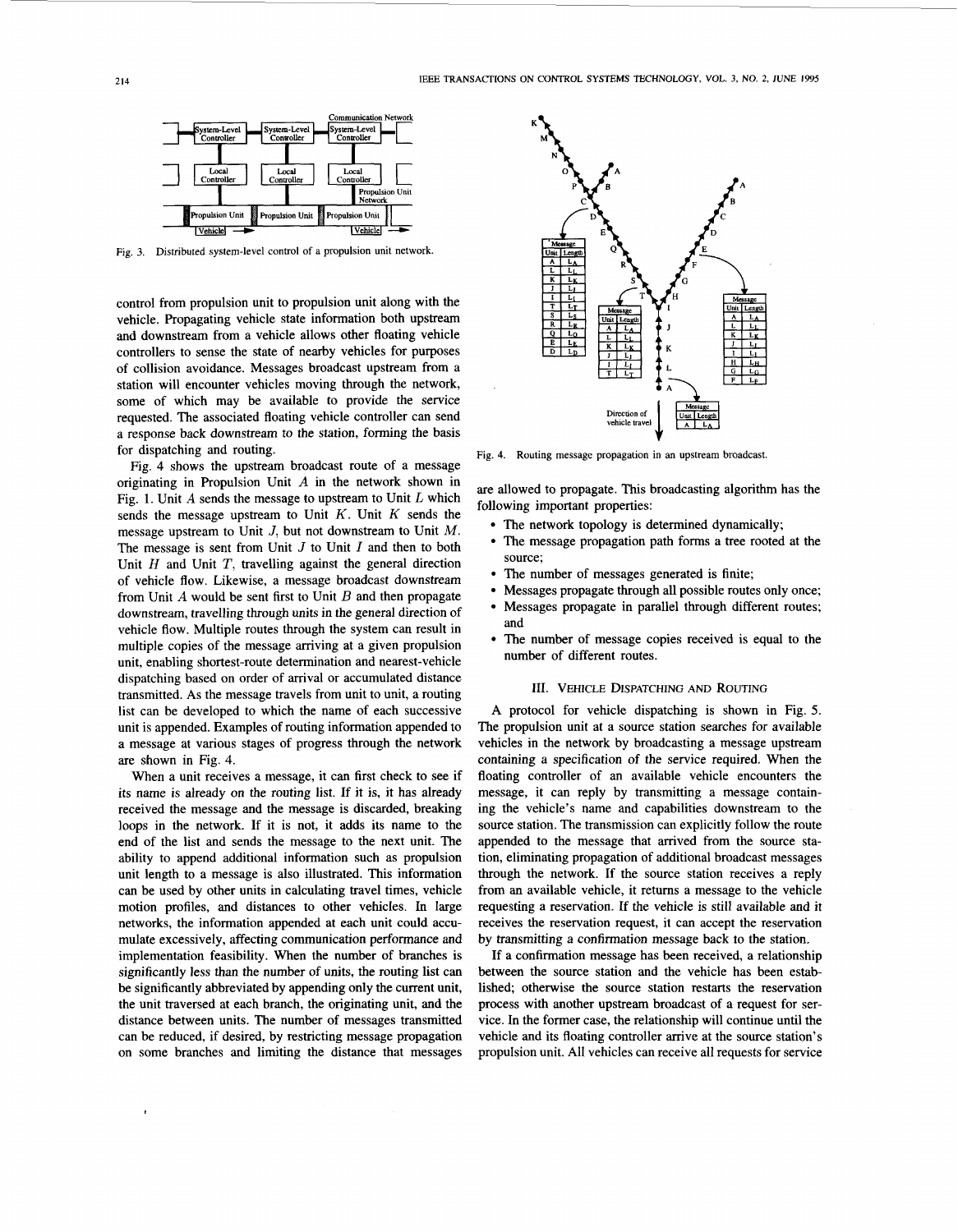<span id="page-3-0"></span>

**Fig. 5. Vehicle dispatching and routing protocol.** 

and all available vehicles can respond to all requests; therefore, source stations may receive responses from multiple available vehicles, and available vehicles may respond to requests from multiple stations desiring service. A source station may simply respond to the first available vehicle message received, or may apply more complex decision making in selecting a vehicle. Vehicle controllers and source units are not required to respond to any of the messages they receive and do not assume that they will receive a response.

The route that a reserved vehicle is to follow to the propulsion unit at the source station is appended to the reservation request message. Likewise, the route from the source station to the destination station can be found by broadcasting a destination route search message downstream. When this message reaches the propulsion unit at the destination station, the destination station returns a confirming message to the source station containing the route to be followed. The destination station may receive as many copies of the destination search message as there are routes between the source station and the destination station; but, it can discard all copies of the message except the copy that arrived by the shortest route as determined from the sum of propulsion unit lengths appended to the message as shown in [Fig.](#page-2-0) **4.** Altematively, the destination station can use the first route search message it receives. This is the shortest route if all propulsion unit lengths and propagation delays in the system are equal, making the route search time independent of network complexity because the various message copies propagate in parallel, ensuring that search time is minimal compared to a sequential search [20].

Global information is minimized by acquiring routing information in real-time in messages and limiting the system to simple relationships that are easy to break and not preplanned [21]. This tends to lead to improved fault tolerance, reduced complexity, and reduced system development cost. The system is self-configuring and self-reconfiguring. A vehicle is implicitly included in the system if its floating controller is able to communicate with and make reservations with client stations. If it is removed from the system, it no longer responds to the messages and is thereby implicitly excluded from the system. Likewise, the network can be expanded by adding new



**Fig. 6. Example** of **vehicle state communication.** 

propulsion units and stations that are implicitly integrated into the system when linked in the communication network.

#### IV. **COOPERATION BETWEEN** VEHICLES

If each floating vehicle controller in the network continually transmits the physical state of its vehicle (position, velocity, acceleration) both upstream and downstream in the network, then the controllers of both leading, following, and merging vehicles will continually receive this physical state information. This allows vehicles to cooperate by continually exchanging state messages, using appropriate control algorithms to maintain safe separation distances and velocities based on vehicle states, and making joint decisions to ensure safe operation and avoidance of collisions. The result is welldefined interactions between vehicles even though control is fully distributed and there is no on-board sensing of other vehicles. Fig. 6 shows an example of the flow of vehicle state information in the network shown in Fig. **1.** Three vehicles are shown with states  $\overline{x}_1, \overline{x}_2$ , and  $\overline{x}_3$ . Copies of vehicle state messages must be transmitted both upstream and downstream at each propulsion unit with branches in the network so that vehicles can sense and react to the presence of vehicles in other branches of the network. For example, when a vehicle state message propagating downstream from Vehicle **1** reaches Unit *C*, a copy must continue to propagate downstream while also propagating upstream toward Vehicle 3. To reduce communication requirements, these vehicle state messages can be disposed of when they reach another vehicle or have traveled a specified maximum distance. The safety of the transportation network is clearly dependent on the reliability of communication and the ability to propagate large numbers of messages through the communication network at velocities that are orders of magnitude greater than vehicle velocities. The feasibility implementation of such a communication network for the automated material transfer system is analyzed in the following section.

#### V. AUTOMATED **MATERIAL TRANSFER SYSTEM**

LIM propulsion unit prototypes for high-performance material transfer system described earlier in this paper have been constructed and tested at the University of Wisconsin-Madison, and research is continuing in their control and integration into larger systems [7], *[22].* The communication rates required between propulsion units and the computational load imposed by communication and control are key factors affecting the feasibility of the concept, and an experimental physical model of the material transfer system therefore was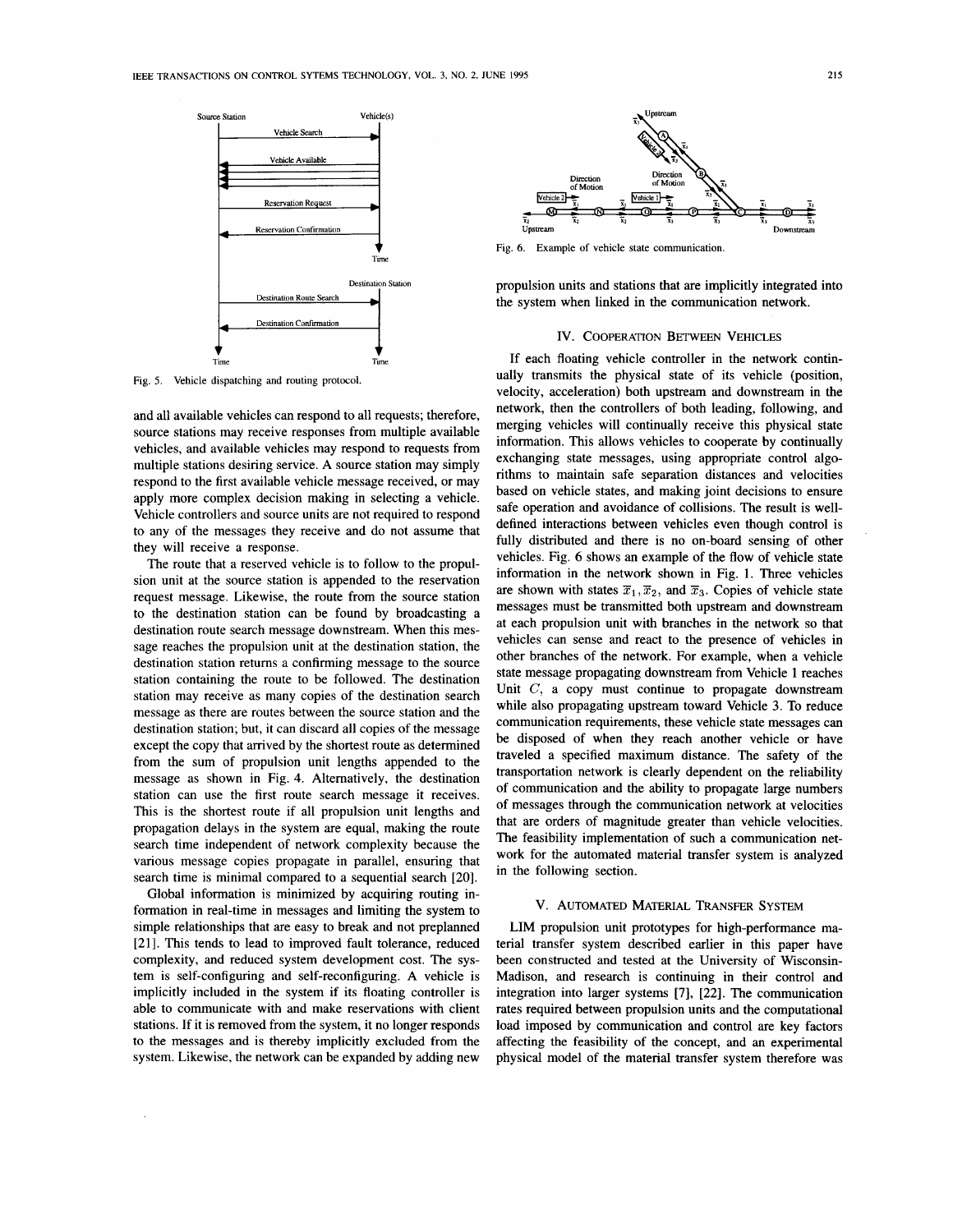constructed to establish communication and computation requirements for fully-distributed system-level control of this class of system. The communication, routing, dispatching, and collision avoidance concepts described above were implemented and verified in this experimental system which consisted of a network of 11 physical propulsion units and 11 copies of propulsion unit software sharing a single 33 MHz 80386 microprocessor [23]. Two vehicles were present in the system, each driven by an on-board dc motor powered at voltages commanded by propulsion unit software. Each vehicle was approximately 0.25 m in length and was capable of a maximum velocity of approximately 3.6 Km/hr (1 m/s). The length of the propulsion units was approximately 1 m, resulting in an LN time characteristic of approximately 1 **s,** a factor of 33 larger than the LN of 0.03 s specified for the automated material transfer system. Control computations were performed and vehicle state messages were transferred between propulsion units once every 0.1 **s,** 10 times faster than the 1 s LN time characteristic of the experimental system, but 100 times slower than the 0.001 s specified for the automated material transfer system.

## *A. Communication Rates*

At a maximum velocity of 120 km/hr, vehicles in the automated material transfer system traverse a 1 m propulsion unit in 0.03 **s,** and with a peak deceleration of **4** g, the minimum stopping distance is about 14 m (14 propulsion units). If it is desired to be able to reserve a vehicle greater than 14 m away from the source station within the 0.03 **s** minimum time it takes a vehicle to traverse one propulsion unit, then the four vehicle search and reservation messages shown in [Fig. 5](#page-3-0) must be transmitted from unit to unit at a rate of more than 1900 reservation-routing messages per second. Because it is expected that reservation-routing messages are sent relatively infrequently, it is reasonable to assume that at most one of these messages is interleaved between two consecutive vehicle state messages. For a vehicle state control loop-closure rate of 1000 Hz in the propulsion units, approximately 1000 vehicle state messages per second need to be transmitted if the density of vehicles in the network is low. The rate of message transmissions between propulsion units is therefore approximately 2000 messages per second  $(T_c = 0.0005 \text{ s})$ . This is more than an order of magnitude greater than the 33 propulsion unit per second maximum velocity of the vehicles. The maximum message size for the automated material transfer system was estimated to be 212 bytes using results obtained from the experimental system. At 2000 messages per second and 212 bytes per message, a bit transmission rate of approximately 4 Mbits per second therefore would be required in each direction in each branch of a propulsion unit.

#### **B.** Message Processing Load

 $\ddot{\phantom{0}}$ 

Each propulsion unit can have two entrances and two exits. If a peak rate of approximately 2000 vehicle state and reservation-routing messages **per** second can be received on each of these four possible branches and 1000 vehicle state messages per second can be generated by a propulsion unit

if a vehicle is present, then the peak message processing rate for a propulsion unit is approximately 9000 messages per second. Approximately 50  $\mu$ s were required to process each message received in the experimental system. Processing 9000 messages **per** second therefore would have consumed approximately 45% of the 33 MHz 80386 processor used in the experimental system, exclusive of byte transfers to *VO*  buffers.

#### *C. Computational Load*

The load on the 33 MHz 80386 microprocessor used in the experimental system was measured for various propulsion unit states. The maximum processor load for a single propulsion unit was found to be 3.4% of which 2.4% was associated with vehicle control and 1% was associated with message processing and overhead. The former was considered to be a good estimate of control computation load, but the latter could not be used to estimate communication load because messages were not externally transmitted by the single processor used in the experiment. The load of 2.4% for control computations at a 10 Hz rate for the 33 MHz 80386 microprocessor used in the experiment implies that performing control computations at a lo00 Hz rate in the automated material transfer system would have required 240% of the capability of this processor.

## *D. Feasibility* of *Implementation*

The requirements for communication and control of the automated material transfer system have been estimated above to be a **4** Mbits per second per channel communication rate and a total load of 285% of a 33 MHz 80386 for control computations and message processing exclusive of byte transfers in communication. It is likely that these requirements can be met using state-of-the-art microprocessor technology. For example, the commercially-available T9000 Transputer has approximately 2000% more computing capability than a 33 MHz 80386 and has four bi-directional communication links and communication processors capable of transmitting 100 Mbits per second in each direction and performing byte transfers in parallel with other computations [24], [25]. On the other hand, the need for computing and communication in thousands of propulsion units may make it economically feasible to use a specially designed processors [26] to satisfy the communication requirements of the high-performance automated material transfer system.

#### **VI. CONCLUSION**

A fully-distributed system-level control architecture for dispatching, routing, and collision avoidance of multiple passive vehicles moving in a guideway network formed by a multitude of propulsion units has been described in this paper. The approach appears to be well-suited for systems in which the vehicle and propulsion-unit lengths are on the same order of magnitude and the **propulsion-unit-lengthlvehicle-velocity**  time characteristic is small. It is necessary to make control decisions very quickly in these high-performance systems, and the information upon which decisions are based must propagate through the system even more quickly. This is